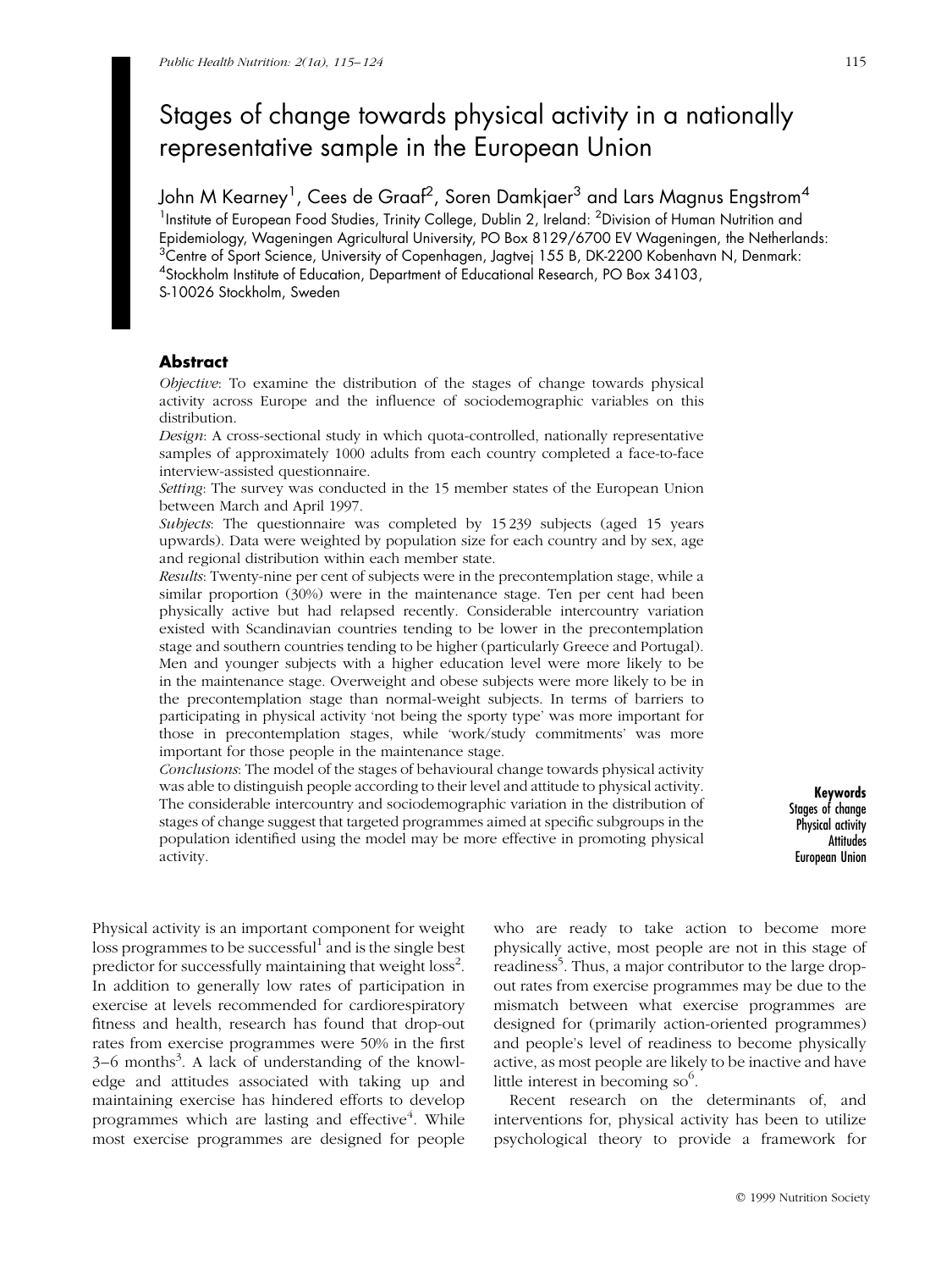understanding, predicting and changing behaviour<sup>7</sup>. A number of psychological models of decision making have been applied to physical activity to increase the level of maintenance in exercise programmes. Such models as the health belief model and the theory of reasoned action have not been that successful in explaining exercise behaviour. The health belief model assumes that individuals who feel more susceptible to disease will be motivated to become physically active by their belief that such exercise will result in benefits that outweigh the cost. However, it has been shown that unhealthy people are even less likely to exercise in spite of feeling that physical activity would be beneficial in prevention or treating disease<sup>8</sup>. The theory of reasoned action suggests that attitudes towards physical activity along with social norms can predict behaviour. However, in descriptive studies of this model it was found that the theory of reasoned action predicted only one-third of exercise intentions, of which only 25% actually translated into long-term action $^6$ .

In contrast, interventions using behaviour modification have been more successful in increasing maintenance of physical activity from 50% to  $60\%$ . Successful behavioural change depends to some degree on the willingness of individuals to make the necessary changes. The transtheoretical model of stages of change suggests that when people attempt to make changes in their behaviour they move through stages of precontemplation, contemplation, decision, action and maintenance in a sequential though often cyclical and not necessarily linear manner<sup>9</sup>. Use of such a model has been successfully applied to intervention programmes aimed at cessation of addictive behaviours, such as drugs and smoking, which are specifically geared to individuals at a particular stage (precontemplation or contemplation) and aimed at moving them into action and maintenance $10,11$ . It has also been used successfully in specifically designed intervention programmes aimed at the adoption of healthier practices such as eating low-fat diets and increased physical activity<sup>9,12,13</sup>. Existing knowledge on the maintenance of exercise behaviour consists mainly of the benefits and barriers (perceived and real) for taking up exercise and the reasons for dropping out. Little is known about the sociodemographic factors which influence readiness to become active and the factors which could influence outcome in terms of maintaining a physically active lifestyle.

This pan-EU survey is the first of its kind to provide comparable data on the stages of change towards physical activity. The objective of this study was to explore the sociodemographic determinants of the stages of change towards physical activity in the 15 member states of the EU in order to examine how factors such as sex, age, social class, culture and current body mass index (BMI) influence which stage one is in. Such information may help those involved in promoting physical activity to develop more focused and specific intervention programmes tailored to the needs of the population of interest, as well as helping in the success of maintaining such programmes.

## **Methods**

A questionnaire including 12 close-ended questions was developed following a workshop comprising scientists from all member states of the EU along with industry representatives and the Institute of European Food Studies (IEFS). Approximately 1000 adults (15 years old and upwards) were selected from each member state. The sample was larger in Germany  $(n=1250)$  and in the UK  $(n=1250)$ . In Luxembourg, the target sample was 500. Subject selection was quotacontrolled to make samples nationally representative. In total 15 239 subjects participated in a face-to-face interview-assisted questionnaire which was conducted as part of 'Eurobus' between March and April 1997. Details of the questionnaire design, sample selection and administration have been described elsewhere in this volume<sup>14</sup>. The stages of change towards physical activity were assessed by a question designed to assign people to one of these stages adapted from Godin and Shephard<sup>15</sup>. They could also be assigned to a sixth category called 'relapse' in which subjects had been physically active in the past but who had not maintained such changes. The question consisted of seven mutually exclusive options, according to which subjects were assigned to one of the six stages of change groups as follows.

- I am currently not very physcially active and I do not intend becoming more physically active in the next 6 months (precontemplation group).
- I am currently not very physically active but I am thinking about increasing my activity in the next month (contemplation group).
- I am currently not very physically active but I am determined to increase my activity in the next month (decision group).
- I am currently quite physically active, but I have only begun to be so in the last 6 months (action group).
- I am currently quite physically active and I have been so for longer than 6 months (maintenance group).
- I used to be quite physically active a year ago, but in the last few months I have been less active (relapse group).
- $\bullet$  Do not know.

For some of the analyses, mean stage of change scores were calculated as an index of the stage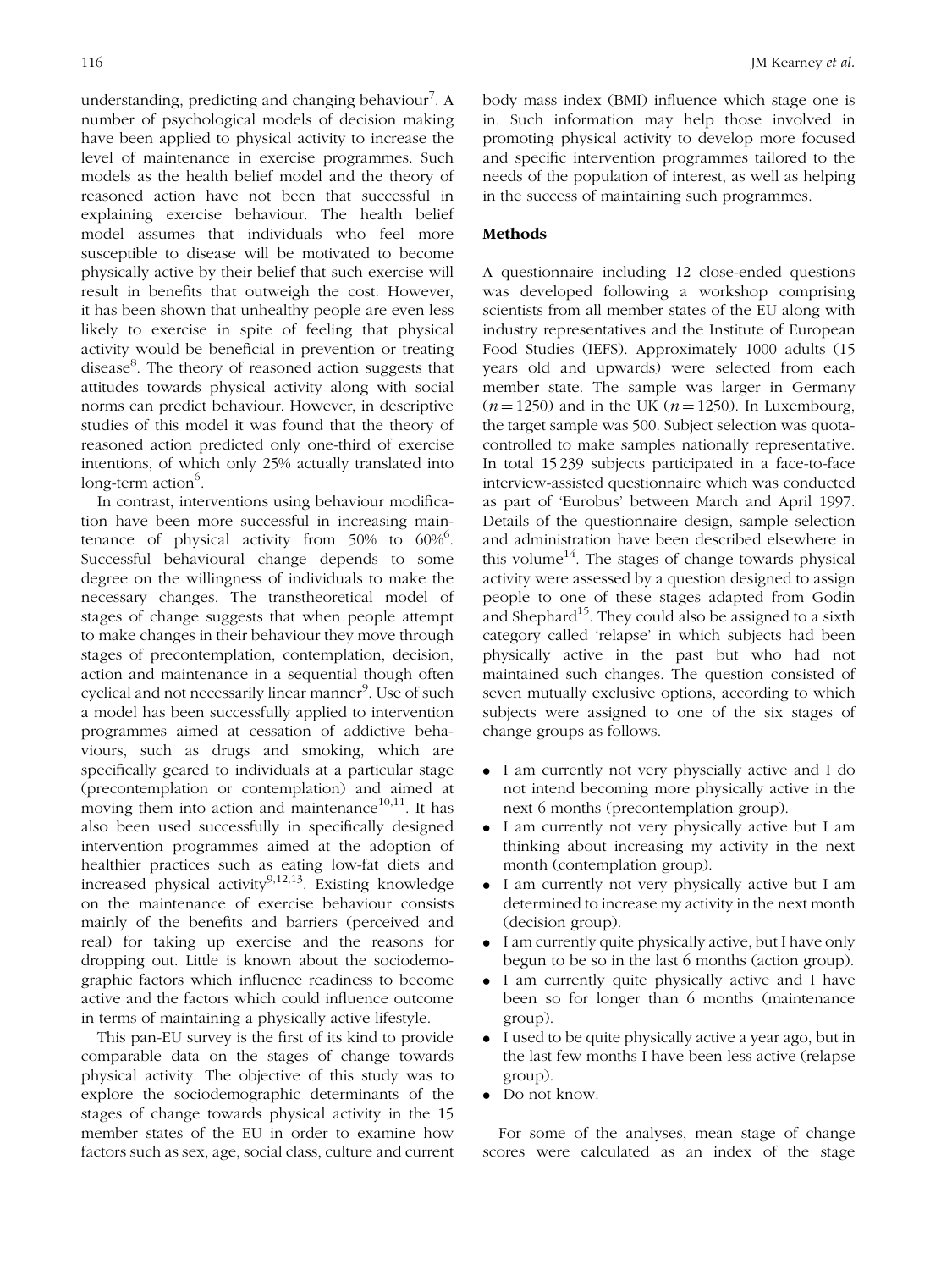distribution as used in an earlier study<sup>16</sup>. Each of the stages of change groups were given a score. The scoring system was as follows:

 $1 =$  precontemplation;

- $2 =$  contemplation;
- $3 =$  decision;
- $4 =$ action:
- $5 =$  maintenance.

As no interpretable value could be given to the relapse group it was excluded from the calculation of mean scores. Some cross-question analyses were conducted to examine the relationship between stages of change and attitudes to physical activity including the reasons for and barriers to participating in physical activity.

Due to the large sample size, even small differences in the order of 2–3% between groups were highly statistically significant. The main aim of this study was to examine the influence of sociocultural factors on stages of change and whether attitudes towards physical activity and the motivating factors and barriers to participating in physical activity differ according to stage of change. We were interested in sizeable differences (in the order of 10%) which would be of use in the development of tailormade intervention programmes. Such practical differences rather than statistical differences will, therefore, be highlighted in this discussion.

#### **Results**

Table 1 outlines the distribution of subjects in the 15 member states across the six stages towards physical activity. On average, almost one-third are in the precontemplation stage and one-third are in the maintenance stage. Data for the EU sample have been weighted for

population size while data for individual countries have been weighted to make them nationally representative. A disproportionate number of the Italian sample (33%) did not select any of the six options in this question, so in addition to the response 'Do not know', a response 'None of the above' was made for the Italian sample. This group in the Italian sample has been excluded from all analyses for Italy and the EU as a whole. Large between-country differences were evident with three-fold differences in the precontemplation stage (Ireland and Italy 15% versus Greece and Portugal 46%) and in the maintenance stage (Greece 14% versus Ireland 47%). Comparing the mean stage of change score between countries, Ireland and the UK had the highest scores while Greece and Portugal had the lowest reflecting the high proportion of subjects in precontemplation, almost half, in Greece and Portugal.

On average 10% of EU respondents were in the relapse stage; however, as in the other stages, there was considerable intercountry variation with Finland having the lowest (6%) and Sweden the highest (15%) percentage of subjects in relapse. A higher proportion of Swedish respondents in relapse, compared to the other member states, was also found in regard to stages of dietary change in an earlier study<sup>16</sup>. Relapse prevention is of major concern and a genuine challenge to those working in the field of behavioural modification $17$ .

Stages of change towards physical activity were also examined by sociodemographics (Table 2). Males were less likely to be in precontemplation and more likely to have been active for over 6 months compared to females. An even more important distinction in the stage of change distribution is seen across age with the proportion of respondents in the precontemplation stage rising with increasing age. A similar level of decline in maintenance is seen with increasing age

**Table 1** Percentage of subjects in each member state at the various stages of change towards physical activity

| Country     | No.   | Mean stage score* | Precontemplation | Contemplation | Decision | Action | Maintenance | Relapse |
|-------------|-------|-------------------|------------------|---------------|----------|--------|-------------|---------|
| Austria     | 931   | 3.11              | 23               | 13            | 15       |        | 32          |         |
| Belgium     | 982   | 2.58              | 44               | 8             | 4        |        | 28          | 8       |
| Denmark     | 1147  | 3.21              | 25               | 12            | 10       | 5      | 38          |         |
| Finland     | 979   | 2.98              | 18               | 22            | 23       | 5      | 25          | 6       |
| France      | 1003  | 2.65              | 38               | 13            | 6        |        | 27          | 10      |
| Germany     | 1159  | 2.72              | 32               | 15            | 9        |        | 26          | 8       |
| Greece      | 1011  | 2.09              | 46               | 11            | 6        |        | 14          | 13      |
| Ireland     | 1001  | 3.69              | 15               | 11            | 8        |        | 47          | 10      |
| Italy       | 673   | 3.53              | 15               | 12            | 8        | 6      | 39          | 14      |
| Luxembourg  | 518   | 2.87              | 30               | 13            |          | 5      | 28          | 9       |
| Netherlands | 1010  | 3.16              | 26               | 12            |          | 6      | 37          | 9       |
| Portugal    | 1007  | 2.29              | 46               | 12            |          |        | 21          | 10      |
| Spain       | 1000  | 2.76              | 33               | 12            | 9        |        | 25          | 12      |
| Sweden      | 1001  | 3.14              | 20               | 20            | 15       |        | 35          | 15      |
| UK          | 1490  | 3.44              | 18               | 11            | 9        |        | 41          | 13      |
| EU averaget | 14912 | 3.44              | 29               | 13            | 8        | 5      | 30          | 10      |

\* Mean stage score calculated as: precontemplation = 1, contemplation = 2, decision = 3, action = 4, maintenance = 5. † Weighted according to population size.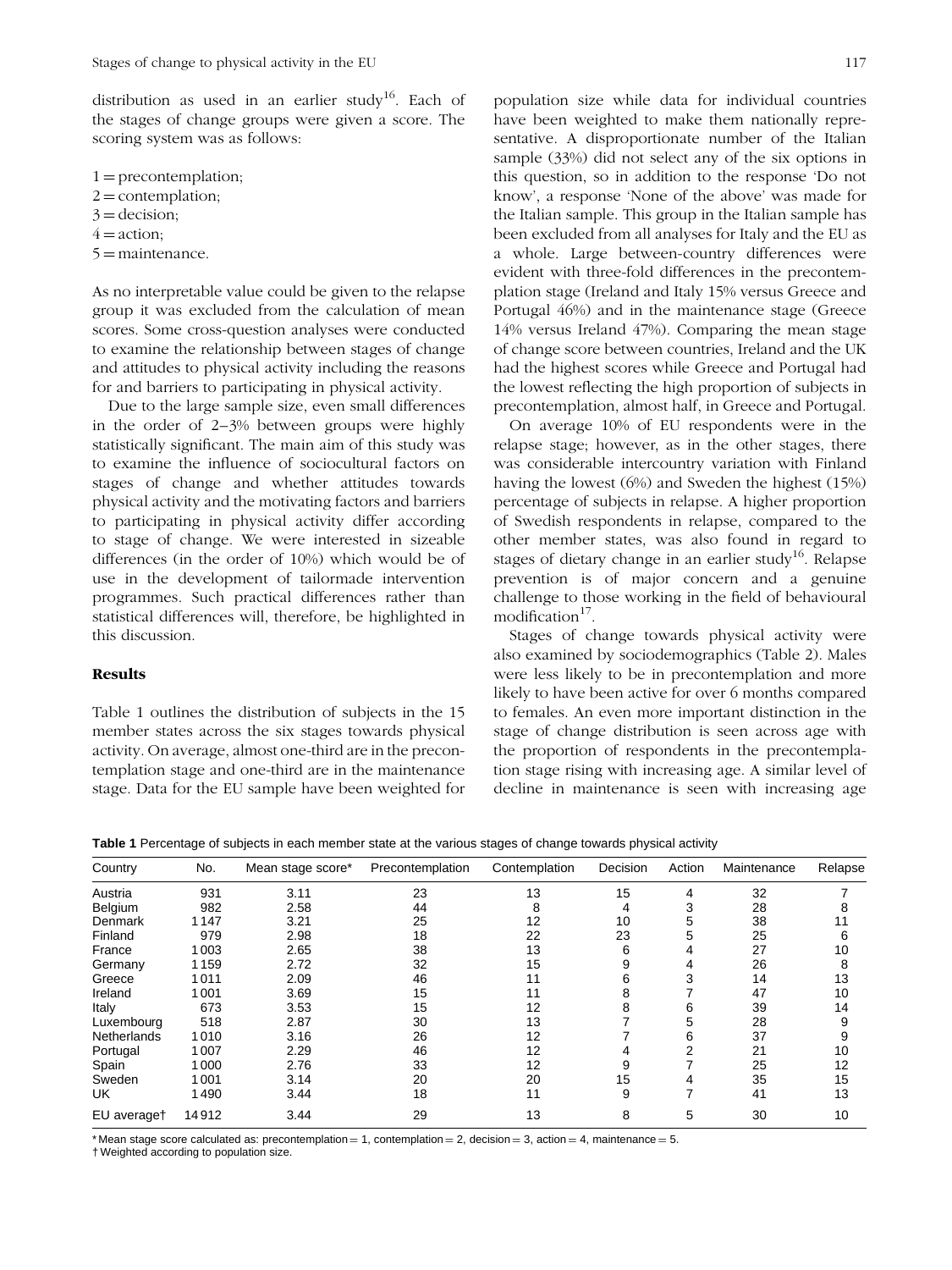|                        | No.  | Mean stage scoret | Precontemplation | Contemplation | Decision | Action | Maintenance | Relapse |
|------------------------|------|-------------------|------------------|---------------|----------|--------|-------------|---------|
| Sex                    |      |                   |                  |               |          |        |             |         |
| Males                  | 7011 | 3.17              | 26               | 11            |          | 4      | 36          | 11      |
| Females                | 7894 | 2.74              | 32               | 14            | 9        | 6      | 25          | 10      |
| Age (years)            |      |                   |                  |               |          |        |             |         |
| $15 - 24$              | 2595 | 3.46              | 15               | 14            | 11       | 9      | 37          | 11      |
| $25 - 34$              | 3024 | 2.97              | 25               | 17            | 9        | 5      | 30          | 10      |
| $35 - 44$              | 2856 | 2.97              | 28               | 14            | 9        | 3      | 31          | 9       |
| $45 - 54$              | 2457 | 2.75              | 33               | 13            | 8        | 4      | 27          | 10      |
| $54 - 65$              | 2110 | 2.78              | 36               | 9             | 6        | 3      | 29          | 9       |
| $65+$                  | 1866 | 2.59              | 40               | 5             | 5        | 3      | 25          | 14      |
| <b>Education level</b> |      |                   |                  |               |          |        |             |         |
| Primary                | 4687 | 2.56              | 39               | 11            | 8        | 4      | 24          | 10      |
| Secondary              | 7560 | 3.09              | 25               | 13            | 8        | 5      | 33          | 11      |
| Tertiary               | 2629 | 3.19              | 23               | 14            | 9        | 6      | 35          | 10      |
| <b>Marital status</b>  |      |                   |                  |               |          |        |             |         |
| Single                 | 4711 | 3.31              | 20               | 13            | 9        | 6      | 37          | 11      |
| Married/cohabiting     | 8555 | 2.81              | 32               | 13            | 8        | 4      | 28          | 10      |
| Widowed/divorced       | 1639 | 2.55              | 38               | 9             | 7        | 6      | 22          | 12      |

Table 2 Percentage of EU subjects at various stages of change towards physical activity\*, classified by demographics (sex, age, education level and marital status)

\* The 'do not knows' are not included so percentages do not add up to 100%.

† Mean stage score calculated over stages 1–5.

resulting in the youngest age group (15–24 years) having the highest mean stage of change score (3.46) and the oldest age group  $(65 + \text{years})$  having the lowest score (2.59). Indeed subjects in the youngest age group had the highest mean stage of change score of all sociodemographic groups.

An effect of education level was also apparent with subjects having a primary-level education more likely to not be considering becoming active and to be inactive compared to those with a higher level of education. The effect of sex, age and education was less pronounced on the other four stages of change: contemplation, decision, action and relapse. Looking at marital status, single people are half as likely to be in the precontemplation stage compared to those who are widowed or divorced. These results may be directly related to age since single people are more likely to be in the younger age groups and widowed/divorced in the older age groups.

Since the main sociodemographic influences were sex and age and these were most apparent in the precontemplation and maintenance stages, it was decided to examine whether such influences were consistent for the different countries in the EU (Appendix). The effect of age varied between countries in the proportion of subjects in the precontemplation stage. The greatest contrast was seen in Denmark (15–34-year-old males 7%, over 55-year-old males 39%) and Portugal (15–34-year old males 22%, over 55-year-old males 63%) while in other countries little or no effect was evident among males of different ages in the precontemplation stage (Luxembourg and the Netherlands). This lack of an effect of age for males in some countries is not apparent for females where in all 15 member states there was a rise (often two-fold) in the proportion of subjects in precontemplation between the youngest and oldest age groups.

Similar to the precontemplation stage, the effect of age is stronger than sex on the maintenance stage in the different member states. The level of decline with age among males varies widely from no change among Irish males across age to an almost four-fold decline among Portuguese males from the youngest to the oldest age group. Thus, an effect of age, sex and country was evident such that there is a 12-fold difference among those who are active (and have been for over 6 months) between 15–34-year-old Irish males (50%) and over 55-year-old Greek females (4%).

Table 3 shows the distribution of stages of change according to body-weight status. This was determined by BMI and four categories were defined: underweight (BMI  $\leq 19.99 \,\mathrm{kg \, m}^{-2}$ ); normal weight (BMI 20.0–24.99 kg m–2); overweight (BMI 25– 29.99 kg m<sup>-2</sup>) and obese (BMI  $\geq 30$  kg m<sup>-2</sup>). With increasing BMI category there is an increasing proportion of subjects in the precontemplation stage and a corresponding decrease in the proportion for subjects who are active (in maintenance stage). Just 16% of those who are obese are in maintenance while 39% of them are in precontemplation. In contrast, in the normal weight category the highest proportion of subjects are in the maintenance stage. There was no effect of BMI category on the distribution of subjects in the contemplation, decision and action stages.

Table 4 shows the percentage of subjects either strongly agreeing or tending to agree with the statements 'I do not need to do more physical activity than I already do' and 'most of my friends take plenty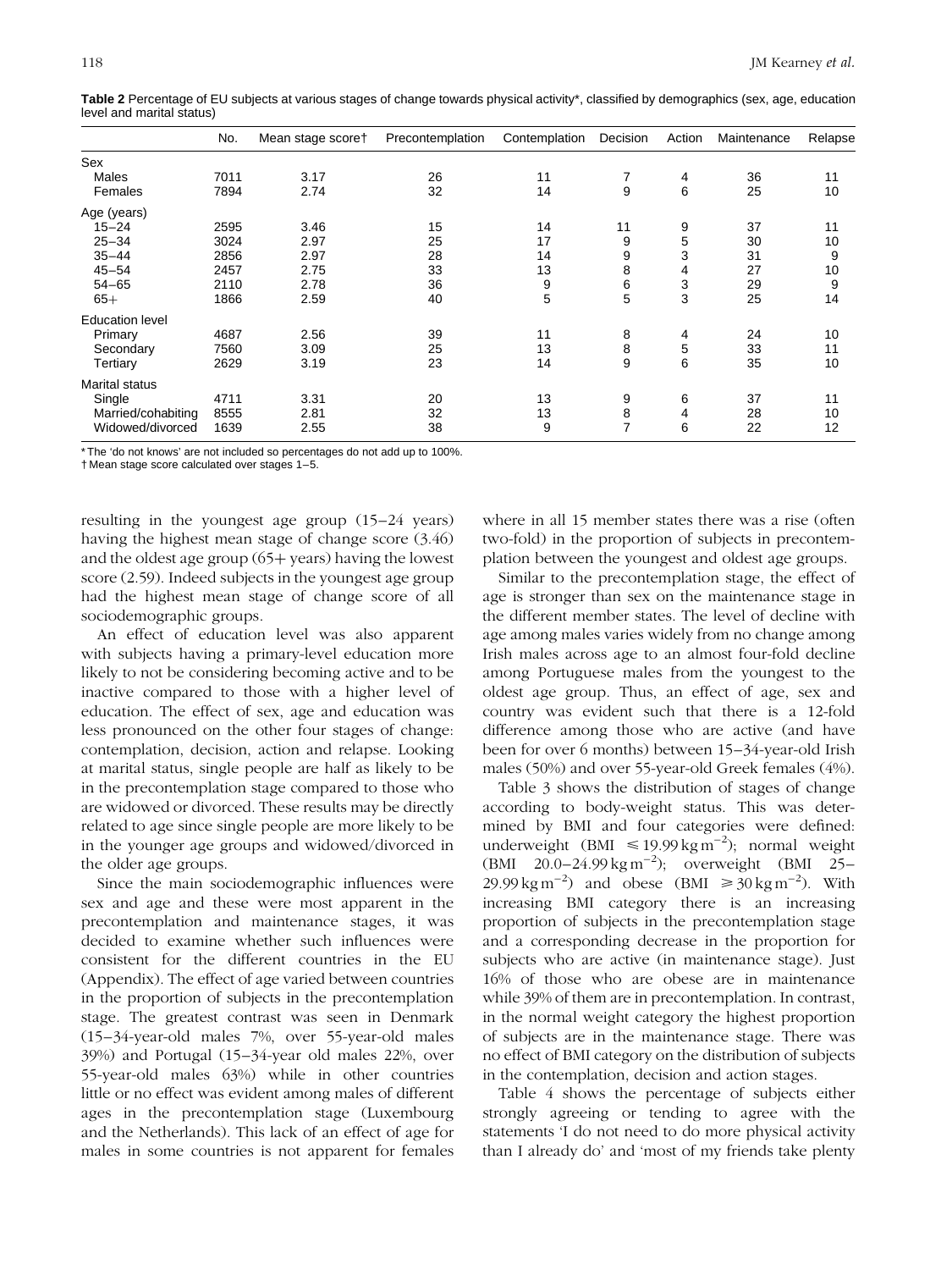| Table 3 Percentage of EU subjects at various stages of change towards physical activity classified by BMI category |  |
|--------------------------------------------------------------------------------------------------------------------|--|
|--------------------------------------------------------------------------------------------------------------------|--|

| BMI category (kg $m^{-2}$ )       | No.  | Mean stage score* Precontemplation |    | Contemplation | Decision | Action | Maintenance | Relapse |
|-----------------------------------|------|------------------------------------|----|---------------|----------|--------|-------------|---------|
| Underweight<br>$(\leq 19.99)$     | 1627 | 2.52                               | 26 | 13            |          | 6      | 31          | 13      |
| Normal weight<br>$(20.0 - 24.99)$ | 7199 | 2.77                               | 25 | 12            | 8        | 6      | 36          | 10      |
| Overweight<br>$(25.0 - 29.99)$    | 4499 | 2.32                               | 33 | 13            | 9        | 4      | 26          | 10      |
| Obese<br>$(\geq 30.00)$           | 1364 | 1.91                               | 39 | 13            | 10       | 4      | 16          | 13      |

\* Mean stage score calculated over stages 1–5.

Table 4 Percentage of EU subjects who agree strongly or tend to agree with the statements 'I do not need to do more physical activity/ exercise than I already do' and 'most of my friends take plenty of physical activity' classified by stages of change

| Statement                                                         | No.  | Precontemplation | Contemplation | Decision | Action | Maintenance | Relapse |
|-------------------------------------------------------------------|------|------------------|---------------|----------|--------|-------------|---------|
| 'I do not need to do more physical<br>activity than I already do' |      |                  |               |          |        |             |         |
| Strongly agree                                                    | 3043 | 19               | 8             |          | 18     | 30          | 14      |
| Tend to agree                                                     | 3990 | 30               | 18            | 18       | 33     | 35          | 24      |
| 'Most of my friends take plenty of<br>physical activity'          |      |                  |               |          |        |             |         |
| Strongly agree                                                    | 1623 | 6                |               | 8        | 13     | 15          |         |
| Tend to agree                                                     | 4391 | 22               | 29            | 33       | 32     | 34          | 28      |

of physical activity'. More subjects in the maintenance stage either strongly agree or tend to agree that they do not need to do more physical activity than they already do with 65% agreeing, compared to the other stages. In spite of not being very active and not planning to become so in the next 6 months almost half of those in the precontemplation stage agree either strongly or tend to agree that they do not need to do more. There appears to be a relationship between being active oneself and having most of one's friends active, with the finding that almost half of those in the maintenance stage either strongly or tend to agree that most of their friends take plenty of physical activity while only just over a quarter of those in precontemplation agree with this statement.

Attitudes towards physical activity, body weight and health were examined between those in maintenance and precontemplation stages of change (Table 5). Food, smoking and stress were the most frequently cited important influences on health among both groups. Indeed, physical activity was the only influence to differ markedly between both groups, being selected by a quarter of those in the maintenance stage and by just one-tenth of those in the precontemplation stage. Tables 6 and 7 show the main perceived motivating factors and barriers to participating in physical activity according to stage of change. 'For good health' was the perceived motivating factor selected most frequently by subjects in all stages, though the proportion was considerably lower in the precontemplation stage compared to the others. The

selection of such motivating factors as 'for fun' and 'to get fit' were also considerably lower when compared to other stages. In contrast the proportion in precontemplation selecting 'do not participate' (23%) was far more than the proportion in any of the other stages (7% or less). 'To lose weight' as a motivating factor was selected more frequently by subjects in contemplation, decision and action. The most frequently selected barrier among those in precontemplation was 'not the sporty type' (42%). This perceived barrier was only selected by 9% of those in maintenance. For them the most frequently selected barrier was 'work/study commitments'. The more frequent selection of the barriers 'health not good enough', 'no energy' and 'too old' by those in the precontemplation stage compared to those in the action and maintenance stages is probably a reflection of their older age profile.

**Table 5** Percentage of EU subjects citing different factors as the most important influences on health classified by stages of change towards physical activity

| Health factors             | Precontemplation | Maintenance |
|----------------------------|------------------|-------------|
| Food                       | 42               | 39          |
| Body weight                | 14               | 11          |
| Smoking                    | 39               | 40          |
| Environment                | 17               | 15          |
| Physical activity/exercise | 11               | 25          |
| Alcohol intake             | 22               | 18          |
| Stress                     | 30               | 31          |
| Genetics                   | 10               | 9           |
| Support of the family      | 6                | 5           |
|                            |                  |             |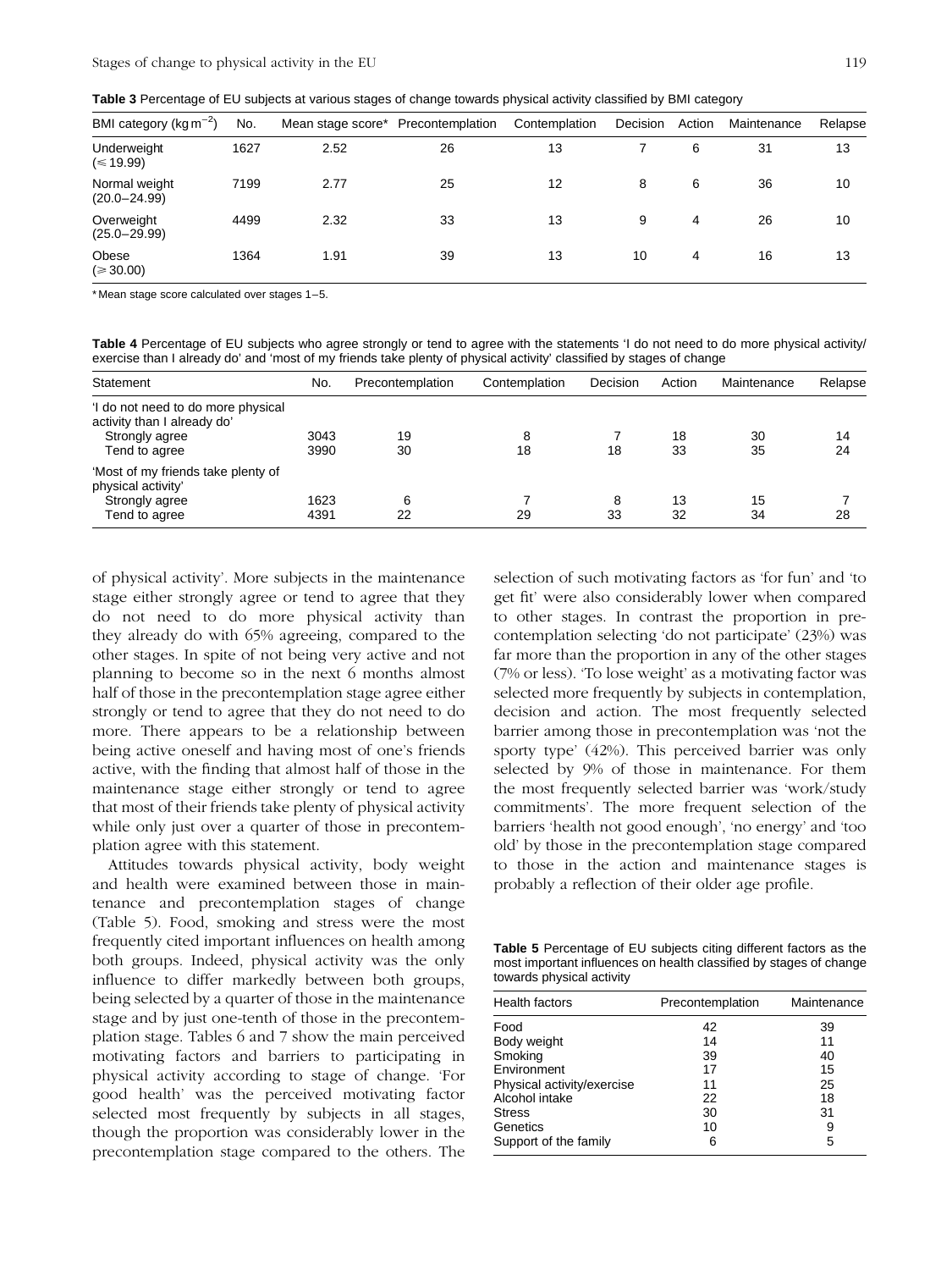| Motivating factor  | All | Precontemplation | Contemplation | Decision | Action | Maintenance | Relapse |
|--------------------|-----|------------------|---------------|----------|--------|-------------|---------|
| To relieve tension | 29  | 22               | 31            | 34       | 31     | 33          | 32      |
| To be out of doors | 20  | 21               | 18            | 17       | 18     | 20          | 23      |
| For good health    | 42  | 37               | 49            | 47       | 50     | 44          | 40      |
| To socialize       | 14  |                  | 12            | 12       | 17     |             | 16      |
| To lose weight     | 13  |                  | 18            | 20       | 16     | 10          | 13      |
| For fun            | 31  | 21               | 33            | 37       | 38     | 36          | 36      |
| To get fit         | 31  | 21               | 33            | 37       | 38     | 36          | 36      |
| Do not participate | 10  | 23               |               | 3        |        |             |         |

Table 6 Percentage of EU subjects citing different perceived motivating factors for participating in physical activity/exercise classified by stages of change

#### **Discussion**

While the benefits of exercise are well established and recognized, trying to get inactive individuals to start exercising and active individuals to keep exercising remains the challenge in a culture that is becoming increasingly automated<sup>18</sup>. The need to survey what stage of change towards physical activity populations are in has been emphasized by Prochaska and Marcus<sup>9</sup>. Most behavioural change research and behaviour change interventions are designed for people in the decision stage (i.e. they are prepared for action). However, available research suggests that only a very small percentage of people at risk (i.e. those who are inactive) are in the decision stage<sup>9</sup>, most of them being in the precontemplation stage. Specific action directed towards these two stages is needed, for example helping individuals to think about changing and becoming physically active is the major challenge for those in the precontemplation stage. While for those considering becoming physically active helping them to take action is the task. In an attempt to be more successful with interventions and promotion of physical activity it is important to recognize that people differ in their motivation to become active and to tailor the counselling message according to the individual's readiness for change<sup>18</sup>. For this, it is necessary to examine the sociocultural determinants of behavioural change regarding physical activity.

To determine people's behavioural stage regarding

physical activity, respondents were asked to select one of seven options in a question which related one's current activity level to one's attitude to physical activity. The question was modified from a questionnaire used by Godin and Shephard<sup>15</sup>. Answering any one of the first six options placed subjects into one of the six stages of change towards physical activity. The last option was for those who did not know which stage they were in. Data from this question in the survey provide a distribution of the stage of behavioural change towards physical activity in the EU population and also among different sociodemographic groups and in the 15 countries of the EU.

Results from this study show that almost one-third of the EU population are not considering becoming physically active while almost a further one-third believe themselves to be in the maintenance stage, having been physically active for more than 6 months. Forty-two per cent of the EU sample were in precontemplation and contemplation. This is very similar to results from a cross-sectional study by Marcus and Owen<sup>19</sup> in which they examined the prevalence of stages of readiness to exercise in a sample of USA workers ( $n = 1093$ ) and Australian workers ( $n = 801$ ). In both of these samples 41% were in precontemplation and contemplation. Wide geographic variation exists in the distribution of stages of change towards physical activity with a three-fold variation in the precontemplation stage between individual countries (for example Ireland 15% versus Greece and Portugal

**Table 7** Percentage of EU subjects citing different perceived barriers to increasing one's level of physical activity/exercise classified by stages of change

| Motivating factor              | All | Precontemplation | Contemplation | Decision | Action | Maintenance | Relapse |
|--------------------------------|-----|------------------|---------------|----------|--------|-------------|---------|
| Not the sporty type            | 25  | 42               | 30            | 25       | 16     |             | 18      |
| Looking after children/elderly | 11  | 10               | 14            | 13       | 12     | 10          | 14      |
| No one to do it with           |     |                  |               | 14       |        |             |         |
| Expense                        | 10  |                  |               | 14       | 15     |             | 13      |
| Health not good enough         |     | 15               | 10            |          |        |             | 15      |
| Work/study commitments         | 28  | 22               | 34            | 34       | 33     | 28          | 32      |
| No energy                      |     | 16               | 14            | 15       | 6      |             |         |
| No facilities                  |     |                  |               | 13       |        |             |         |
| Too old                        |     | 16               |               |          |        |             | 12      |
| Other things                   |     | 15               |               | 13       |        |             | 10      |
| No need                        |     | 12               |               |          | 10     | 18          |         |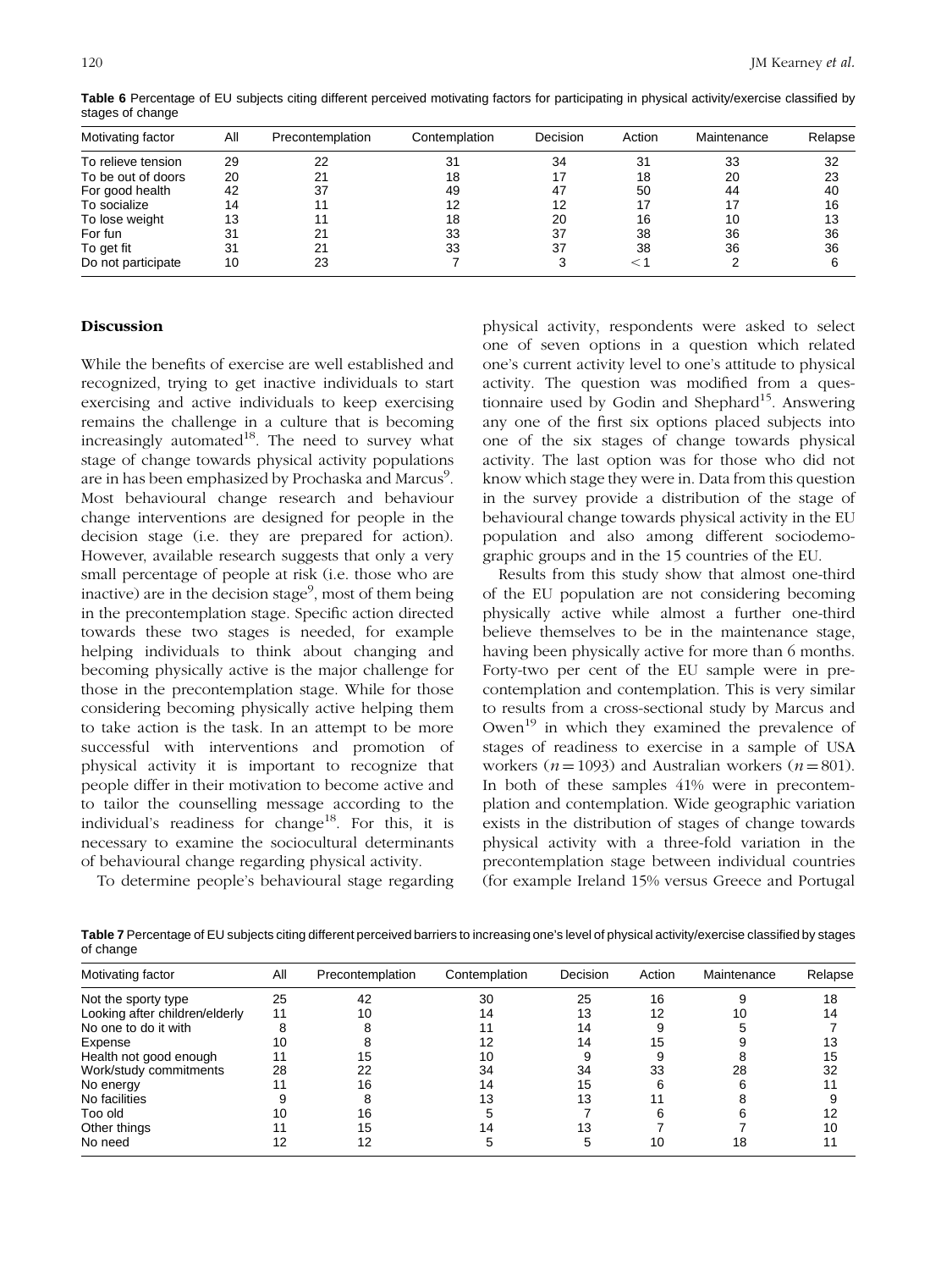46%). Similar variation was evident in the maintenance stage. This variation between countries was not regionalized in that many neighbouring countries had markedly different distributions, e.g. almost half of the Portuguese respondents claimed to be in the precontemplation stage versus one-third of Spanish respondents. However, there was a tendency for Scandinavian countries to be in a later stage of behavioural change compared to the southern countries. Gender and age appear to be the most influential sociodemographic factors affecting the distribution of subjects in the various stages of change. With increasing age subjects are more likely to be in the precontemplation stage. This agrees with results from earlier studies in which older adults are less likely to be active or in the maintenance stage<sup>8</sup>. Women and subjects with a primary-level education are more likely to be in precontemplation whereas men and those subjects with a third-level education were more likely to be in the maintenance stage. Again, this is consistent with previous studies undertaken in the USA which found that less educated and older adults are more likely to be inactive<sup>20</sup> and engage in less leisuretime physical activity than the general population<sup>21,22</sup>. Indeed, it is believed that a number of factors that influence participation in physical activity appear to affect women more than men<sup>23</sup>. Life stages or events such as adolescence or becoming a parent have been shown to have a significant impact on women's physical activity participation $^{23}$ .

In all countries except Italy respondents did not have a problem selecting one of the available options (the percentage of respondents selecting 'do not know' in the EU was low at 3% and this was no different to other questions). In Italy, however, a disproportionate number (31%) were not able to pick one of the options and so a new category of 'none of the above' was assigned to this group (to distinguish them from the group selecting 'do not know'). Analyses at EU and individual country level of the data were run with and without this group in Italy and results did not differ significantly and all conclusions arising from the study remained unchanged. For example, the proportion in precontemplation in the total EU sample was 27% when the 'not selected' group was included and 29% excluding the Italian 'not selected' group. Furthermore, the relative proportions of all the stages remained unchanged with the maximum change in the precontemplation group (2%), a difference which is not statistically significant nor of practical significance. Since there were no appreciable differences in the outcome of results with or without the Italian group the authors decided to exclude them since it was not possible to assign them to any one stage. When looking at the data specific to the Italian sample, while the percentage of all stages increases with the exclusion of the 'not selected' group, the relative proportions in the various stages remains the same, i.e. there are 2–6 times as many in the maintenance stage compared to the precontemplation stage. However, since all of the respondents in the 'not selected' group were nonparticipants (assessed from another question in the survey on participation in various activities during leisure time), they are more likely to be either in the precontemplation, decision or relapse stages. Therefore, the relative proportions in the precontemplation stage in Italy is probably a bit low.

With increasing body weight (BMI category) subjects were more likely to be in the precontemplation stage. Overweight individuals have been shown to be less physically active than normal weight subjects<sup>8</sup>. Exercise programmes involving moderate intensity exercise such as walking may be more suitable for overweight subjects, older subjects and those with a low income, as all of these groups not only participate in less leisure-time physical activity, but also tend to participate less in vigorous activities.

Attitudes towards physical activity as an important influence on health were clearly different between people in the precontemplation and maintenance stages of change. The higher percentage of subjects who are physically active selecting physical activity as an important influence to health, compared to those who are inactive and not even considering becoming active, is similar to results from the Allied Dunbar National Fitness Survey (ADNFS) conducted in the  $UK<sup>24</sup>$ , in which only 47% of those classed as sedentary perceived that exercise was important to their health compared to 63% of those involved in vigorous exercise. Differences were also found in the percentage of subjects agreeing with the statement 'I do not need to do more physical activity/exercise than I already do'. Not surprisingly, agreement (those who strongly or tend to agree combined) was highest among those in maintenance (two-thirds) and lowest among those in the contemplation and decision stages (one-quarter), considering that they have thought about or made the decision to become more physically active. What was interesting was the proportion of those in precontemplation (half) who agreed that they do not need to be more physically active. This group of inactive people do not see any need to be physically active or it may be that they feel they already are doing enough. Either way it represents an important barrier for changing behaviour. Such misconception about one's behaviour has been noted in relation to dietary practices<sup>25</sup>, and is known to be a barrier for dietary change<sup>26</sup>. Further qualitative research is needed to explore this misconception about one's behaviour in regard to physical activity in an attempt to overcome such a barrier. In some ways the differences in the level of agreement to the statement 'I do not need to do more physical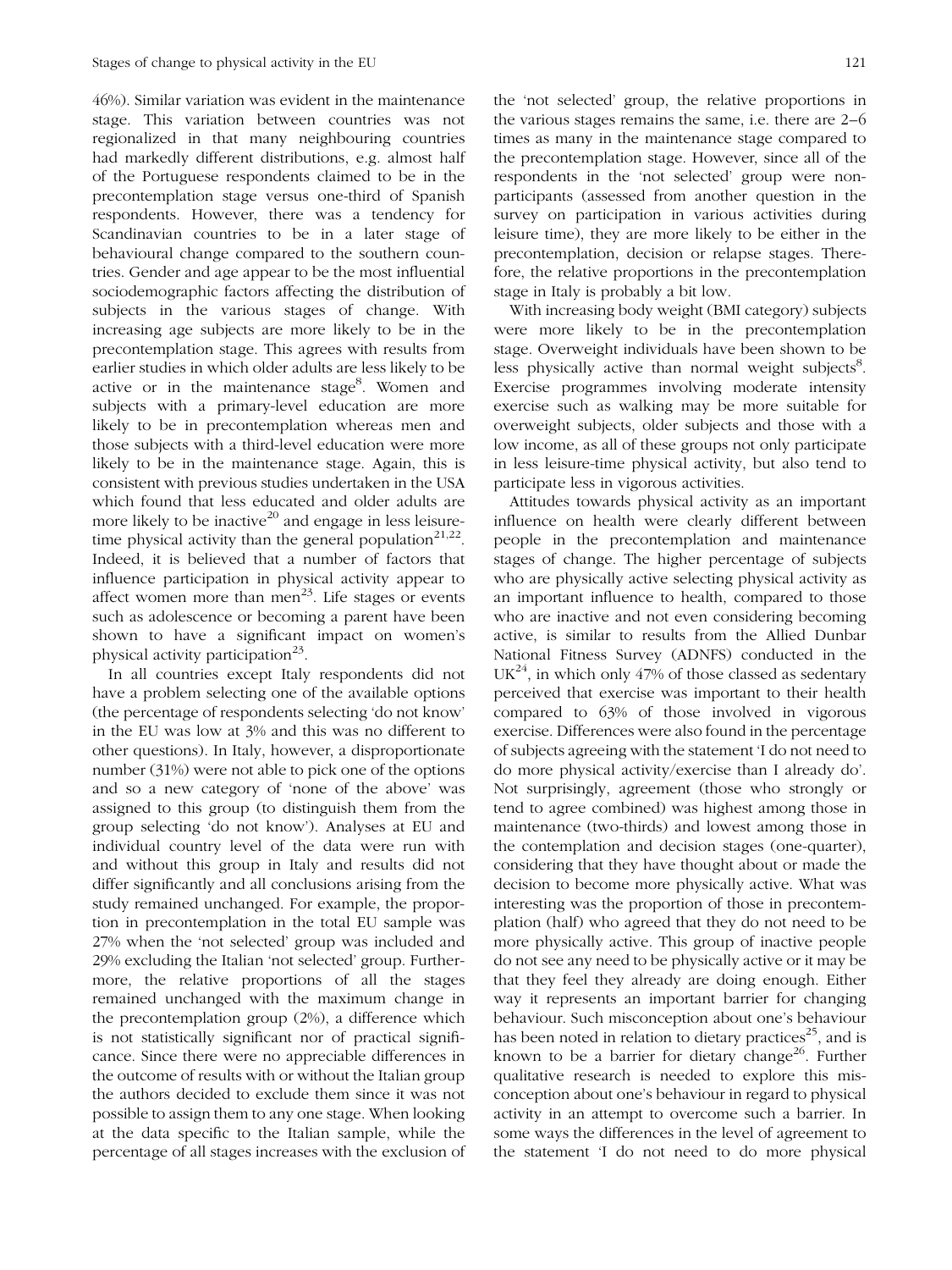activity/exercise than I already do' may be seen as validating the distribution into the various stages of change in this survey. Further internal validity was evident from the proportion of those in the maintenance stage considering physical activity to be important to health compared to those in precontemplation. By definition, the precontemplation stage comprises people who are uninterested in that specific behaviour, while those in the maintenance stage are much more health conscious and interested in the behaviour<sup>10</sup>.

Another question in the survey sought information on participation in various physical activities in a typical recent week $^{27}$ . The percentage of subjects in precontemplation who claimed they did not participate in any activity in a recent week (54%) was far higher than the proportion of those in maintenance (6%) or in the action stage (6%). Furthermore, the two countries, Portugal and Greece, with the highest level of non-participation in physical activity also had the highest proportion of subjects in the precontemplation stage. Such internal consistency between these questions provides evidence that the transtheoretical model is able to distinguish groups with both differing attitudes and self-reported levels of physical activity. Other studies have examined the validity of the stages of exercise adoption instrument with a wellaccepted activity instrument, the seven day physical activity recall questionnaire<sup>28</sup> and found that the stage instrument had concurrent validity with the physical activity report questionnaire<sup>29</sup>. Additional studies to examine the model in relation to more objective measures of physical activity are needed.

In addition to the differing attitudes of those in various stages of change the perceived motivation factors and barriers to participating in physical activity also differed, particularly between those in precontemplation and in maintenance. For those who are considering becoming more physically active or who have just recently become physically active, 'to lose weight' is more frequently mentioned than for those in precontemplation or in maintenance. The main perceived barrier cited by those in the precontemplation stage was 'not being the sporty type'. It was considerably more important than such physical barriers as expense or lack of facilities. The idea that one needs to be 'sporty', not too old, healthy and have lots of energy to participate in physical activity is the commonly held belief among those who are not active and have no current intention of becoming so. These, therefore, could either be selected as good excuses to justify why subjects are not active or represent genuine feelings that there is a need to be young, fit and healthy to be able to participate in physical activities. Thus, in programmes to encourage people to be more physically active, not only should account be taken of the transtheoretical model to divide the population into various stages, but a knowledge of the different perceived barriers and motivating factors for participating in physical activity among these stages may be important to ensure more effective intervention. The transtheoretical model has been shown to be most helpful and successful in guiding research in the cessation of addictive behaviours<sup>9</sup>. Since the process of initiating physical activity could be seen as the cessation of sedentary activity this model should be useful to those involved in the promotion of physical activity.

The results of the present study on the stages of change towards physical activity suggest almost onethird of EU subjects are in precontemplation while a further one-third are in the maintenance stage. Results also show that large variability exists between the member states in the proportion of subjects in each stage. Indeed, differences between countries as well as sociodemographic groups tended to be larger with stages of change towards physical activity than with stages of change with respect to healthy eating  $16$ . While the effect of education was similar, that of gender and age was different between stages of change towards physical activity and healthy eating. Along with the wide degree of variability in the stages of change within each country due to sociodemographic factors, this indicates the importance of localized campaigns which are specifically targeted to groups in the population classified by stage of behaviour change and sociodemographic profile. Otherwise, promotional efforts at increasing physical activity levels in the population through getting inactive people to start being active, and active people to continue being active may not be as successful as they might be were a tailored approach to behavioural change adopted. Further qualitative research is needed to tease out the reasons and underlying influences as to why people are in the various stages of change towards physical activity.

#### **References**

- 1 Pavlov KN, Krey S, Steffee WP. Exercise as an adjunct to weight loss and maintenance in moderately obese subjects. *Am. J. Clin. Nutr.* 1989; **49**: 1115–23.
- 2 Wilfley DE, Brownell KD. Physical activity and diet in weight loss. In: Dishman RK, ed. *Advances in Exercise Adherence*. Champaign, IL: Human Kinetics, 1994; 351–83.
- 3 Dishman RK. Compliance/adherence in health related exercise. *Health Psychol.* 1982; **1**: 237–67.
- 4 Blair SN, Morton E, Leon AS, *et al.* Physical activity, nutrition and chronic disease. *Med. Sci. Sports Exerc.* 1996; **28**: 335– 49.
- 5 Marcus BM, Banspach SW, Léfebvre RC, Rossi JS, Carleton RC, Abrams DB. Using the stages of change model to increase the adoption of physical activity among community participants. *Am. J. Health Prom.* 1992; **6**: 424–9.
- 6 Dishman RK. Determinants of participation in physical activity. In: Bouchard C, Shephard RJ, Stephens T, Sutton JR,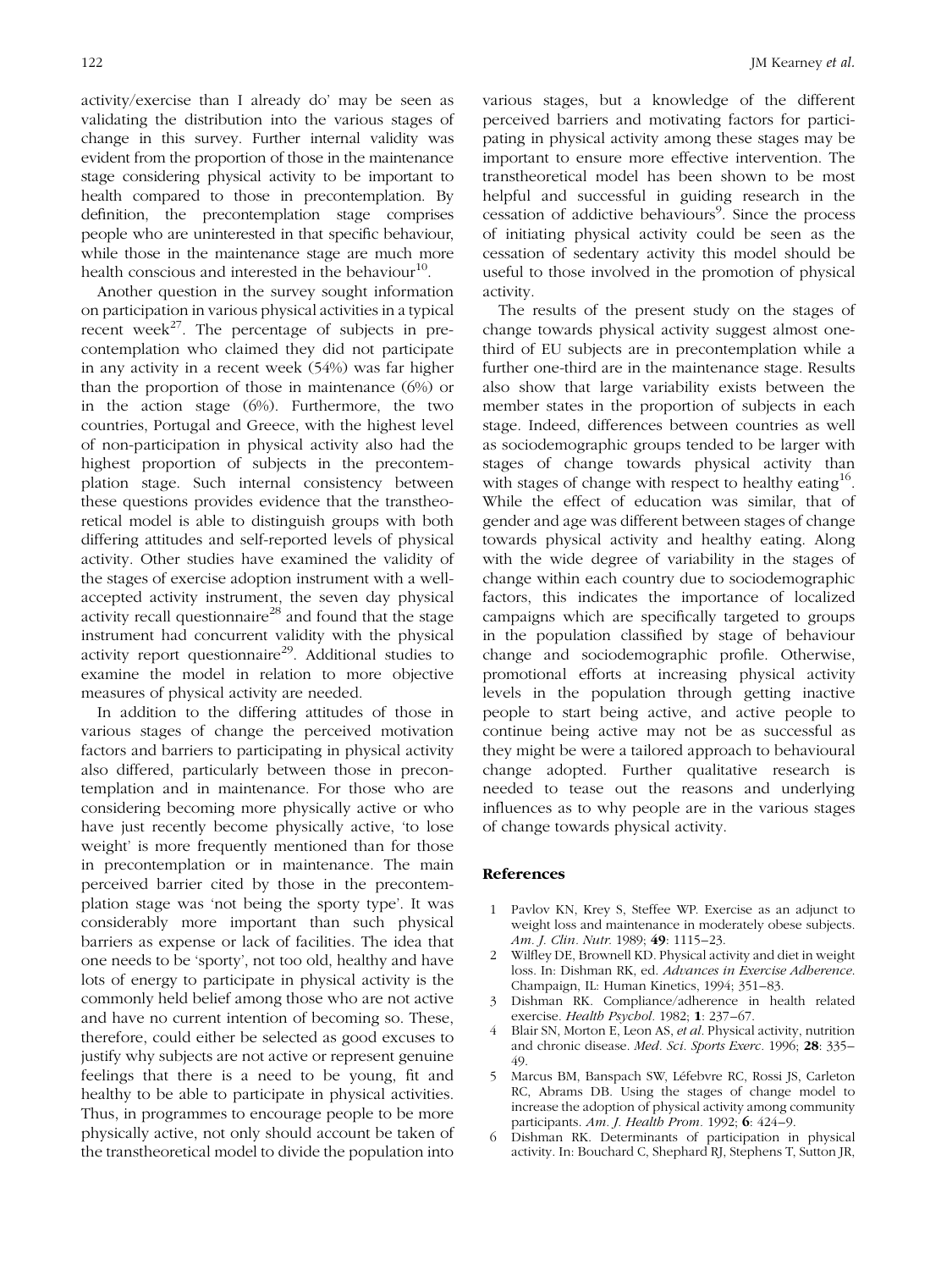McPherson BD, eds. *Exercise, Fitness and Health*. Champaign, IL: Human Kinetics, 1990; 75–102.

- 7 Marcus BH. Exercise behaviour and strategies for intervention. *Res. Q. Exerc. Sport* 1995; **66**: 319–23.
- 8 King AC, Blair SN, Bild DE, *et al.* Determinants of physical activity and interventions in adults. *Med. Sci. Sports Exerc.* 1992; **24** (Suppl.); S221–36.
- 9 Prochaska JO, Marcus BJ. The transtheoretical model—the applications to exercise. In: Dishman RK, ed. *Advances in Exercise Adherence.* Champaign, IL: Human Kinetics, 1994: 161–80.
- 10 Prochaska JO, DiClemente CC, Norcross JC. In search of how people change: applications to addictive behaviours. *Am. Psychol.* 1992; **47**: 1102–14.
- 11 Strecher VJ, Krevter M, Denboer DJ, Kobrin S, Hospers HJ, Skinner CS. The effects of computer-tailored smoking cessation messages in family practice settings. *J. Fam. Pract.* 1994; **39**: 262–70.
- 12 Brug J, Steenhuis I, VanAssema P, De Vries M. The impact of a computer-tailored nutrition intervention. *Prev. Med.* 1996; **25**: 1–7.
- 13 Campbell M, De Vellis BM, Strecher VJ, Ammerman AS, De Vellis RF, Saudler RS. Improving dietary behaviour: the effectiveness of tailored messages in primary health settings. *Am. J. Pub. Med.* 1994; **84**: 783–7.
- 14 Kearney JM, Kearney MJ, McElhone S, Gibney MJ. Methods used to conduct the pan-European Union survey on consumer attitudes to physical activity, body weight and health. *Public Health Nutr.* 1999; **2**: 79–86.
- 15 Godin G, Shephard RJ. A simple method to assess exercise behaviour in the community. *Can. J. Appl. Sports Sci.* 1985; **10**: 141–6.
- 16 De Graaf C, Van der Gaag M, Kafatos A, Lennernas M, Kearney JM. Stages of dietary change among nationallyrepresentative samples of adults in the European Union*. Eur. J. Clin. Nutr.* 1997; **51**: S49–56.
- 17 Marlatt GA, Gordon JR, eds. *Relapse Prevention: Maintenance Strategies in the Treatment of Addictive Behaviours*. New York: Guilford Press, 1985.
- 18 Marcus BH, Forsyth LH. The challenge of behavioural change. *Med. Health RI* 1997; **80**: 300–2.
- 19 Marcus BH, Owen N. Motivational readiness, self-efficacy and decision-making for exercise. *J. Appl. Soc. Psychol.* 1992; **22**: 3–16.
- 20 King AC, Carl F, Birkel L, Haskell WL. Increasing exercise among blue-collar employees: the tailoring of worksite programs to meet specific needs. *Prev. Med.* 1988; **17**: 357–65.
- 21 Casperson CJ, DiPietro L. National estimates of physical activity among older adults. *Med. Sci. Sports Exerc.* 1991; **33**: (Suppl.): S106.
- 22 Lewis CE, Raczynski JM, Heath GW, Levinson R, Hilyer JC Jr, Cutter GR. Promoting physical activity in African–American communities: the PARR project. *Ethnicity Dis.* 1993; **2**: 106–18.
- 23 Marcus BH, Dubbert PM, King AC, Pinto BM. Physical activity in women: current status and future directions. In: Stauton A, Gallent S, eds. *Women's Health*. Washington DC: American Psychological Association, 1995; 349– 79.
- 24 Health Education Authority and Sports Council. *Allied Dunbar National Fitness Survey—Main Findings.* London: Sports Council and HEA, 1992.
- 25 Kearney M, Gibney MJ, Martinez JA, *et al.* Perceived need to alter eating habits among representative samples of adults from all member states of the European Union. *Eur. J. Clin. Nutr.* 1997; **51** (Suppl. 2): S30–5.
- 26 Brug J, VanAssema P, Kok GJ, Lenderink T, Glanz K. Selfrated dietary fat intake: association with objective assessment of fat, psychosocial factors and intention to change. *J. Nutr. Educ.* 1994; **26**: 218–23.
- 27 Vaz de Almeida MD, Graca P, Afonso C, D'Amicis A, Lappalainen R, Damkjaer S. Physical activity levels and body weight in a nationally representative sample in the European Union. *Public Health Nutr*. 1999; **2**: 105–113.
- 28 Blair SN. How to assess habits and physical fitness. In: Matarazzo J, Weiss S, Herd J, Miller N, eds. *Behavioural Health: a Handbook of Health Enhancement and Disease Prevention*. New York: Wiley, 1984; 424–47.
- 29 Marcus BH, Sinkin LR. The stages of exercise behaviour. *J. Sports Med. Phys. Fitness* 1993; **33**: 83–8.